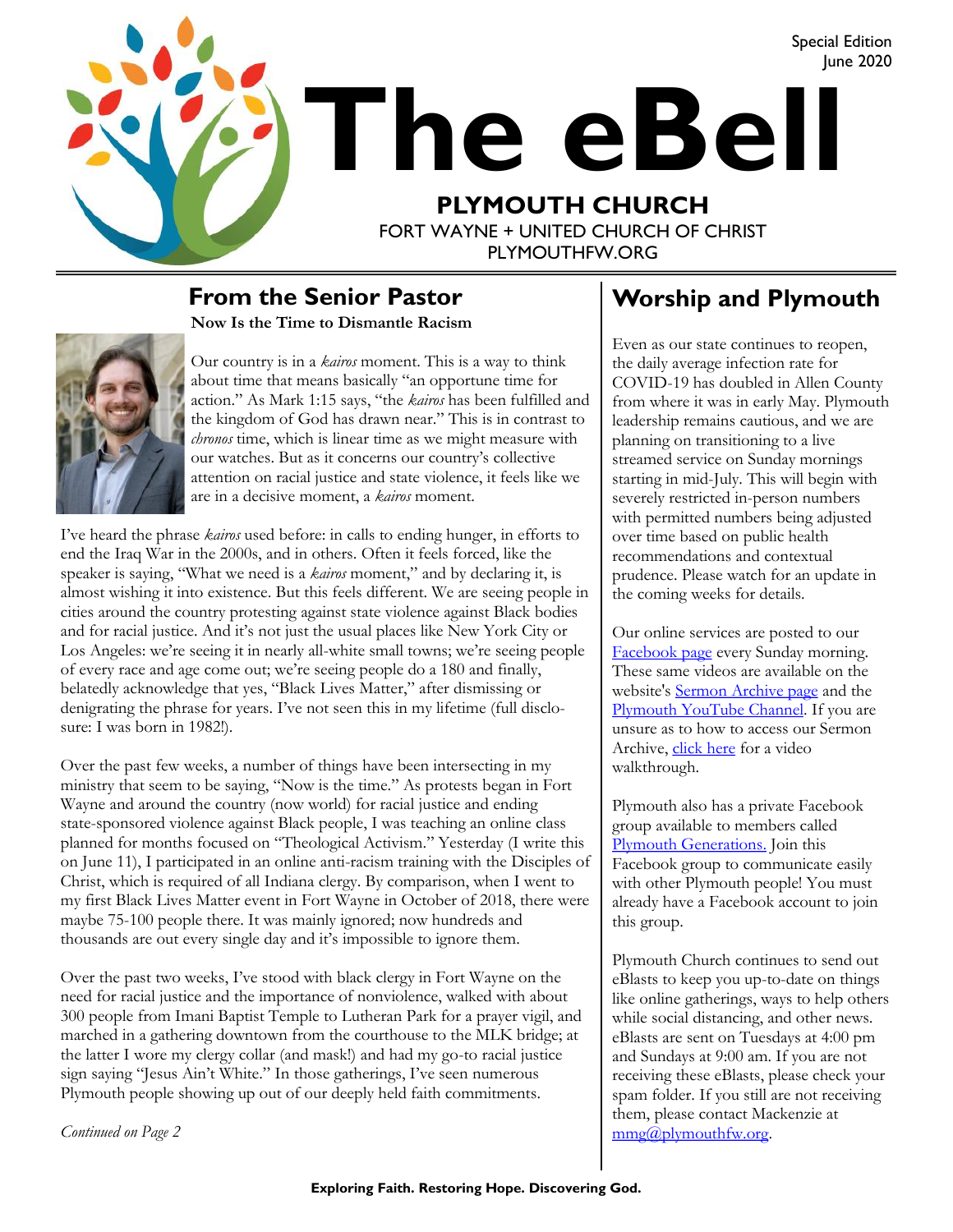#### **Plymouth People In Our Prayers**

Archer Family, Mariellen Beitman, Trevor Burns, Casey Cade, Carleen Carteaux, Natasha Chemey, Wayne Clouse, Kris Conner, David Cornwell, Brad Crowder, Jan Gibson, Quinn Hacker, Joan Hartwig, Susan Jarvis, Bob Jensen, Nancy Jordan, Ginny Laudadio, Brian Laurenz, Joan Lipscomb, Sheldon Lockwood, Eric Miller, Bill Morgan, Karen O'Neal, Carol Patterson, Bonnie Pennock, Mike Popp, Noel Resor, Donna Riethmiller, Anne Rowland, Rick Schilb, Patrizia Saladini-Stark, Jacqueline Sanders, Barbara Senn, John Shannon, Isabelle Shockney, Johanna Smith, Gordon Walter, Chris Week, Amanda Wray

**Sympathy** is extended to family and friends on the death of George Irmscher, May 21.

#### **Quilt Raffle for the Fort Wayne Downtown Optimists**

The Optimists were hoping to have a quilt raffle this fall. We are looking for someone who is willing to donate a quilt or sell us one at a generous discounted price for the raffle. The club's purpose is to support

phone at 608-897-6134.



kids projects like the Boy and Girls clubs of Fort Wayne, Fairfield school, Oxford community children's programs and other projects that help out kids. If you can help, please contact Bill Balasia at [wbalasia@gmail.com](mailto:wbalasia@gmail.com) or by

**For the month of June we pray for: SCAN Inc. and the Center for Non-Violence, whose work is supported in part through Plymouth Benevolence**

#### *Continued from Page 1*

As allies and partners with other people of faith and conscience, we are seeking to embody our covenantal commitment to a "Just Peace." You could make an argument that this is also part of what it means to be "intensely local" in promoting "Global Mission."

For the past twenty years, a central part of my sense of call has been to ministries of social justice. Over time, that's clarified to issues of racism, classism, ecological devastation, and nonviolent direct action as a means to force social change. I've been supportive and advocated for other areas, but the center of my call has been especially focused on combating racism and dismantling privilege as spiritual practices and what it means to be a white Christian living in the United States. And right now seems to be a time when things might actually change for the better. It could be a time where the forces of creative transformation will be strong enough that they cannot be ignored. But it will not be easy or simple.

Racism is insidious. It infects practically every institution in the United States. Police departments are not the source of this disease; they merely reflect patterns that were established over centuries of the United States' being fundamentally a place that was designed to keep white people in control and subjugate people of color. In that way, it is our original sin, a condition that we live with, less of a choice and more of the air we breathe. Because of this, such deep systemic sin cannot be overcome simply through individual repentance and contrition. There is a role for individuals, but our commitment to end racism is not enough. We must confront the systems that benefit white people while oppressing people of color. I think we can do that best when we ground ourselves in the conviction that ending systemic racism is good for all of us, even those like me who it is ostensibly designed to benefit.

So I see a two-fold task: we must work for changes in our society and culture, including policy changes that disproportionately hurt people of color, and we must look at ourselves, including our congregation. For just as we are to witness to what we want to see in our world, that witness will have more integrity if we have also done our own work to dismantle racist patterns even here at Plymouth Church.

The point is not to feel ashamed or guilt. In his entire ministry, I cannot think of a single time that Jesus used shame as a motivating factor for transformation. As Mark 2:17 attests, Jesus said, "Those who are well have no need of a physician, but those who are sick; I have come to call not the righteous but sinners." All of us are unwell with racism, either in how we have internalized its lies devaluing us or its lies that justify controlling others. Those who say they are well will not seek out a physician. But Jesus is ready to help us if we recognize our collective sickness and pray in our spirits and with our actions that the demon of racism may once and for all be cast out of our lives, our church, our society, and our nation.

I'm ready to do that laborious but life-giving work; I look forward to seeing you on the frontlines.

Peace,

Rev. Dr. Timothy C. Murphy Senior Pastor and Teacher

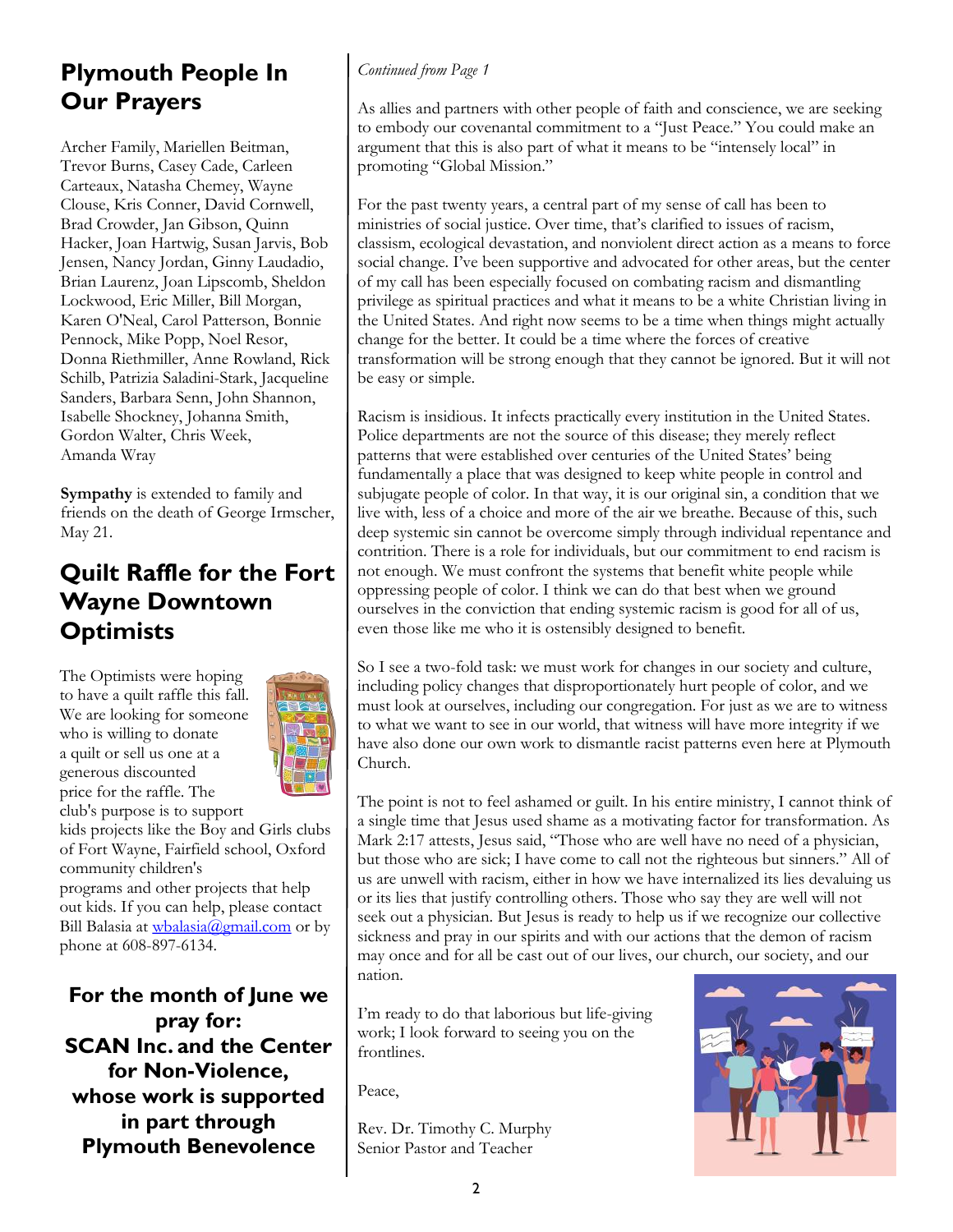#### **From the Associate Pastor**

Dear Friends,

June 3 you received my letter of retirement in one year with my final Sunday being June 6, 2021. I treasure opportunities to connect with you. Whether by phone, email, or perhaps in person with at least six feet of social distance and wearing our masks, it will be my joy to visit and talk with you as we are able.

COVID-19 has put us in digital mode now for three months and continuing. If you are experiencing thoughts and feelings similar to mine, it is to begin comprehending how extensively this pandemic affects all aspects of our lives for the long term, until a vaccine or a cure is discovered by scientists.

"Social Distancing, Not Social Isolation" is a webinar I took on June 16, by the Lombard (IL) Mennonite Peace Center. It is my intention to share with you in upcoming communications the



insights from this brief seminar based on the Family Systems approach to relationships. As we continue our Phone Tree, we are considering changes that may come as we enter our "second wind" of connecting while distancing.

Prior to the "stay-at-home" mandate, I had scheduled with Parkview Regional Medical Center's Advance Care Planning (ACP) team to give a seminar after worship, April 26. Since that plan was cancelled, I have scheduled with ACP to give a virtual seminar as a webinar on Sunday, August 9, 11:00 am. You will receive details about how to sign up for this by the August 2 deadline. An emphasis will be placed on conversations that must happen with ones family or friends.

Stay safe and Be well,

Rev. Ruth E. Phillips

#### **Plymouth Week at Just Neighbors: July 19—July 24**

Plymouth is the host for evening meals at Just Neighbors for the week of July 19 though July 24, 2020. Many members of our congregation have provided food for this worthwhile program for many years, but we always welcome new participants. Just Neighbors' mission is to serve homeless families by uniting religious congregations, community volunteers, and local agencies in a cooperative effort to provide shelter, meals, and compassionate professional support. Each evening, Sunday through Friday, we provide a full meal which consists of main course, a vegetable, fruit, dessert, and anything else you may want to contribute. Dinner is served between 5:15 pm and 5:30 pm. We ask that you prepare food for 24 hungry adults. There are children and adults staying at Just Neighbors and the number of individuals changes from week to week, so this is the guideline we use. The staff at Just Neighbors often tells me that they look forward to the Plymouth weeks because we bring a wide variety of meals. We know everyone is busy so if you can provide part of a meal, like a vegetable, or some fruit, that is great. Please do not shy away from contributing because you do not have time to cook up a whole meal. Some evenings we end up with three or four church members making and contributing portions of the meal.



Due to additional measures being taken because of COVID-19, Just Neighbors has made some changes to the procedures for dinner. They are asking volunteers to drop off their dinner contributions during the day to the administration building. The staff will then take dinner over to the family center in the evening. If something needs to be heated up, please include written instructions so the families can warm up your contributions.

If you would like to be added to the group mailing list for Just Neighbors, please provide your email address and contact information to Diana Bauer, [dcb1120@gmail.com.](mailto:dcb1120@gmail.com) I currently use Sign Up Genius to send out group emails, but if anyone has suggestions on other formats, those would be appreciated. Questions always welcome. You can contact Diana Bauer at 260-414-5582.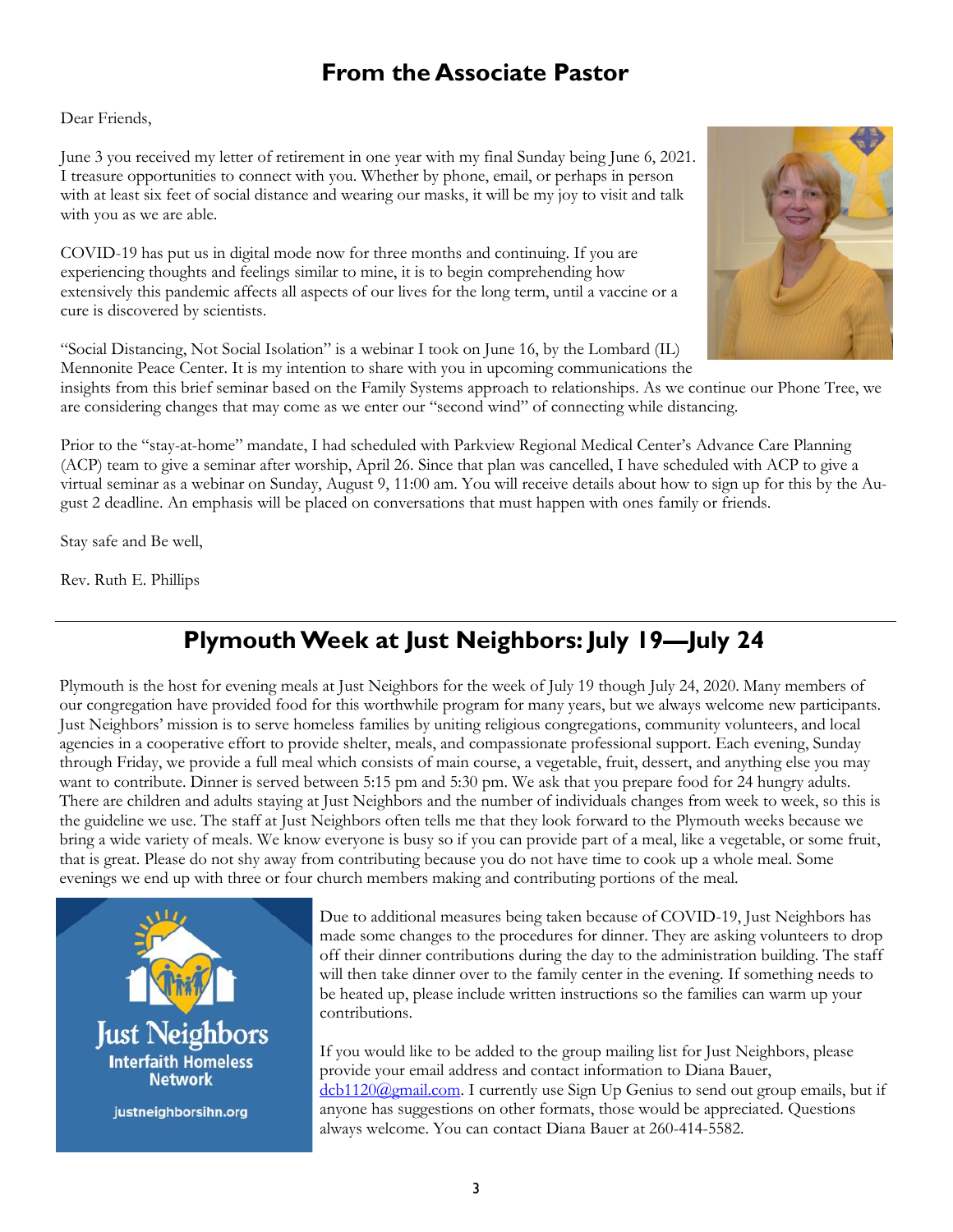## **Positive Resource Connection Supply Drive**

The Evangelism & Marketing Board wants to give a delighted "Thank you!" to everyone who participated in our supply drive to benefit the Positive Resource Connection. It is important to include as well folks outside of Plymouth who participated, including a number of people from First Congregational UCC in Angola and at least two people who saw the drive information on Facebook and decided to donate money directly to PRC online. This outpouring of generosity manifested good news for the PRC and their clients.





While the PRC receives some grant money to help keep their food pantry stocked, they do not have dedicated funding for personal hygiene and household cleaning supplies. We all can agree that access to these items is essential, regardless of one's financial resources particularly for those who are immunocompromised, and especially during a pandemic. It is safe to say that, thanks to you, the PRC currently is well-stocked to assist anyone in need of assistance.

We are awaiting an "official" count from the PRC as they get our donations sorted and put away. What we know already is that we crammed two vehicles full, stacked to the brim with laundry detergent, dish soap, toilet paper, menstrual supplies, toothpaste (so much toothpaste!) and toothbrushes and mouthwash, lotion, shaving supplies, deodorant, shampoo, shower gel and bar soap, hand sanitizer and hand soap, and yes, even some food. It was remarkable!





The PRC's Executive Director, Jeff Markley, met us at the building on Saturday so we could deliver our donations. As we were unloading the bags and boxes, he said, more than once, "This is amazing!" He said that these sorts of donations through drives are great because of the volume of items received, of course, but just as important is the message it sends. It lets people know that they are seen, their needs are taken seriously by the community, and their neighbors care about them. The psychological impact, he said, is just as good and necessary as the actual toothpaste or shampoo.

This is good churching, friends, and it's our goal to have monthly drives to benefit various organizations in our community - we are here for good. So keep your eye out for information about our drive for July. We don't have to be in the building to keep being the church!



January Simpson Evangelism & Marketing Board

## **Plymouth Office**

Staff returns July 6; however, due to social distancing requirements, the building will remain locked and staff will not be regularly attending the front desk. If you need to gain access to the building, please make arrangements with our Office Manager Tina Puitz by emailing her at office@plymouthfw.org. There are safety protocols in place to help maintain safety for all. The building is looking bright and shiny and regular cleaning continues throughout the day.

#### **Supreme Court: Civil Rights Law Protects LGBTQ Workers**

Even as Plymouth works to dismantle persistent injustices happening in our world, it's worth celebrating victories wherever we find them. The Supreme Court ruled on Monday, June 15, 2020, that Title VII of the Civil Rights Act of 1964, which makes it illegal for employers to discriminate because of a person's sex, extends to all LGBTQ workers and covers sexual orientation and transgender status. More information can be found [here.](https://www.nbcnews.com/politics/supreme-court/supreme-court-rules-existing-civil-rights-law-protects-gay-lesbian-n1231018?fbclid=IwAR29wFWZr65_53rZrafe7XZq8ddJ1OtMG00nfmVZ9Dd4wNglw4qz_xKhsDU)

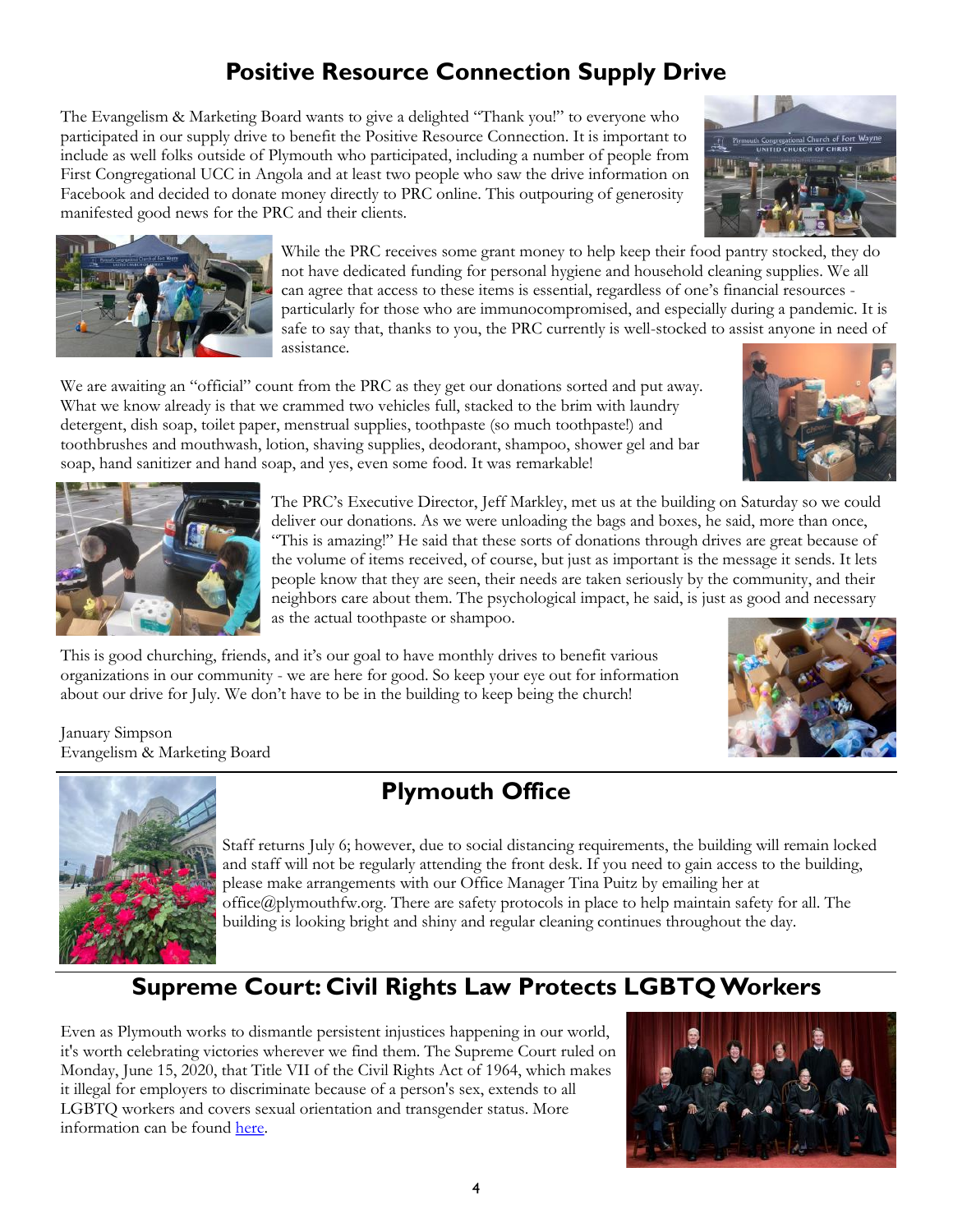#### **Christmas in July Special Collection: July 19, 2020**



The Benevolence Committee invites you to celebrate Christmas in July by donating to the UCC's Christmas Fund for the Veterans of the Cross and Emergency Fund. That's a long name for a simple, and necessary, resource for retired UCC clergy and their surviving spouses. For many clergy, particularly those serving small congregations, robust savings and pensions that keep pace with increasing costs of living just aren't possible. Upon retirement, they, and their surviving spouses, struggle to make ends meet after a lifetime of service. Donations to the Christmas Fund allow the UCC's Pension Boards to offer assistance when it is needed most.

In 2018, donations from congregations across the UCC provided \$2,000,000 in assistance, including: monthly pension supplements for 379 retirees, health benefits supplementation for 174 retirees, Christmas "thank you" gift checks for 401 retirees, and emergency grants to 49 active and retired UCC clergy and lay employees in urgent need.

To donate to the Christmas Fund, you can send a check to Plymouth Church with "Christmas Fund" in the memo line or [click here](https://www.eservicepayments.com/cgi-bin/Vanco_ver3.vps?appver3=wWsk24ZWJSTZKsGd1RMKlg0BDvsSG3VIWQCPJNNxD8upkiY7JlDavDsozUE7KG0nFx2NSo8LdUKGuGuF396vbVaiPstRo5nGq-DzvnYb662XHubq5Z7ap5JVmPErc4ZeYHCKCZhESjGNQmZ5B-6dx2HOd3DsUXzGmTYEh8VU7JU=&ver=3) to donate online. When donating online, type the amount into the line titled "Other Special Fund" with "Christmas Fund" on next line.

Let us give generously and with gratitude to God for the good work of these faithful servants.

# **Poor People's Campaign**

A NATIONAL CALL for MORAL REVIVAL

# **MASS POOR PEOPLE'S ASSEMBLY & MORAL MARCH ON WASHINGTON IS GOING DIGITAL**



In the midst of more and more folks being awakened to the reality of systemic racism, police violence, mass incarceration, health inequality and poverty, the Poor People's Campaign is more important than ever. There were several of us at Plymouth who were going to the gathering in Washington, D.C. on June 20, but COVID-19 changed that plan. Instead of marching, we will now gather online.

You can still become involved by tuning in and listening on this day with millions of folks to hear poor and low wealth people speak along with clergy and other advocates. This is a time to listen and then decide how you can take action, because we all can in some way. But listening and becoming informed is the first step.

[Poor People's Campaign website](http://www.poorpeoplescampaign.org/) does an amazing job of giving you the tools to share the message which is good for someone like me. I hope to "see" you all on June 20, because as the flyer states "we won't be silent anymore".

Jan Evrard

#### **Plymouth Donations**

If you feel the call to donate to Plymouth during this time of uncertainty, please consider using our online method by using your smart phone's barcode scanner. This QR Code/Scanner tag will take you to the Plymouth donation page, or you can click [here.](https://www.eservicepayments.com/cgi-bin/Vanco_ver3.vps?appver3=wWsk24ZWJSTZKsGd1RMKlg0BDvsSG3VIWQCPJNNxD8upkiY7JlDavDsozUE7KG0nFx2NSo8LdUKGuGuF396vbVaiPstRo5nGq-DzvnYb662XHubq5Z7ap5JVmPErc4ZeYHCKCZhESjGNQmZ5B-6dx2HOd3DsUXzGmTYEh8VU7JU=&ver=3) To scan this QR code, open the camera on your device and hover over the QR code. Once your camera focuses on the code, an option to follow the link will appear. You can also download a QR scanner app! Use this secure and confidential link to support Plymouth Church's ministry and mission! Your gift helps advance the local and global outreach of Plymouth benevolence.

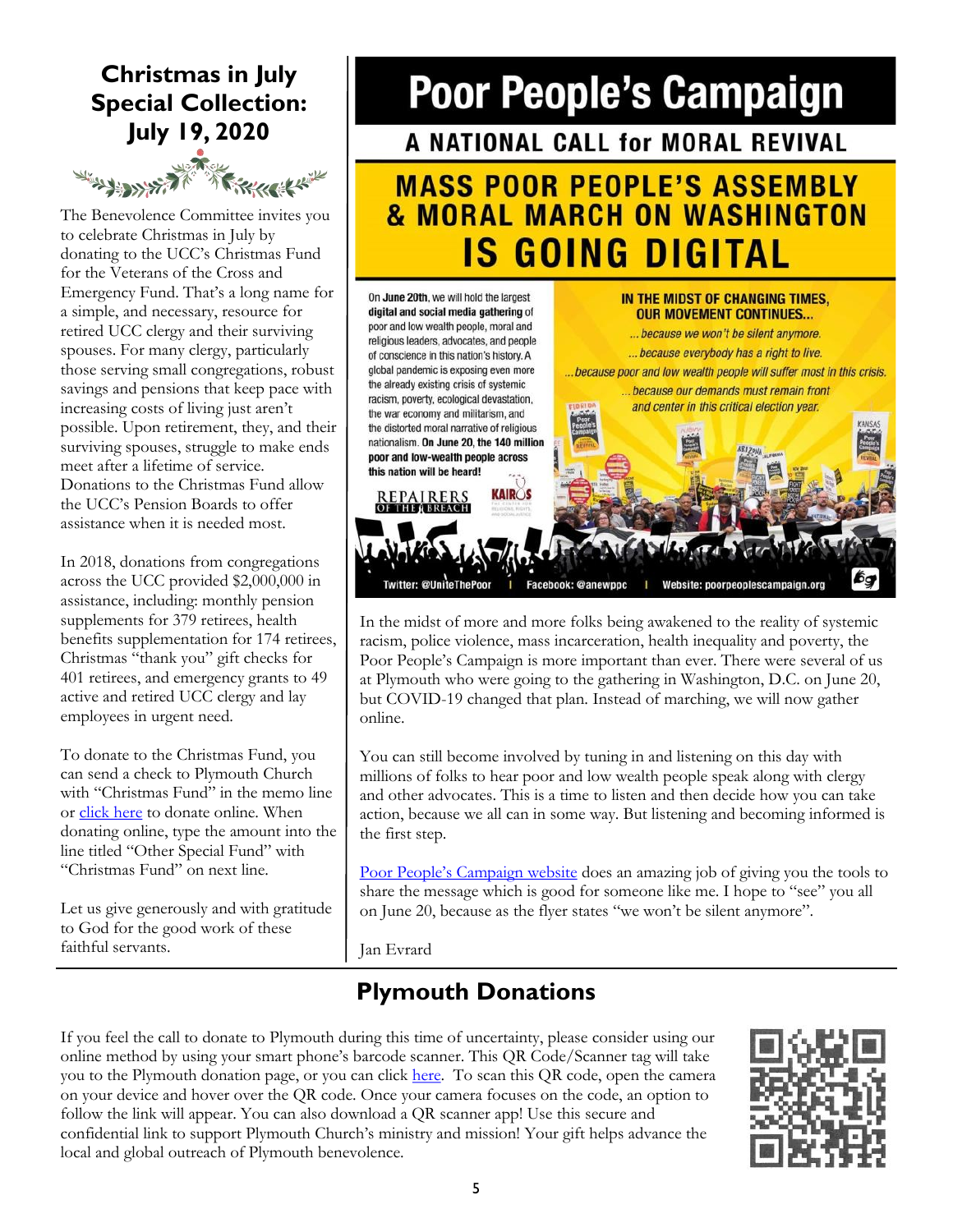#### **Congratulations to the 2020 High School Graduates!**

Plymouth recently celebrated Graduate Sunday! We asked our high school graduates the following questions:

- 1. What were your thoughts on online learning? Were some aspects of education easier or harder because they were not in person?
- 2. How have you stayed connected with friends and family during social distancing?
- 3. What are your goals now that you have graduated?
- 4. How has Plymouth helped shape who you are today? How has your time at Plymouth shifted your perspective on certain topics or the world?

## **Riley Grim**

1. I didn't really like online learning, especially since Fort Wayne Community Schools (FWCS) never had a set platform for online learning. We had to use something that only mostly resembled the online learning platforms that other school systems had. However, that being said, since FWCS did not have a good platform for online learning, when FWCS grades were frozen, the only classes that students had to worry about were the college classes, as college grades were not frozen. This allowed me to only worry about my one college credit class.



- 2. My family (not including me) has gone out to my grandparents' house occasionally but stayed at least 6 feet away from the house, as per CDC guidelines. I never got a chance to go out there because I've been working. To keep in touch with all my friends, we have a group chat that we all message from time to time about what we're doing or any issues with schoolwork that we have.
- 3. My first goal is to move out. I'm done living in a small room and I'm ready to have my own living space. I have too much stuff for the room that I'm in right now. After that, I plan on going to Purdue Fort Wayne for Mathematics as well as a minor or even double major in Music Theory. I'm not sure exactly what I want to do with those, but I know that these subjects are two things that I really enjoy.
- 4. Plymouth has really helped me with accepting other's thoughts and ideas, regardless if I agree with them or not. I've learned that acceptance isn't about agreeing, but rather respecting another's ideas and giving some thought into why they think that way. It's not about who's right and who's wrong, but instead all the different perspectives of concepts and how things work.

#### **Kathleen Simunek**



1. Online learning wasn't ideal, as most of my classes were AP and discussion based, or hands on (like dark room photography). But my teachers did a good job using zoom and adapting to make the classes still worthwhile.

2. I have made a lot of new Indiana University (IU) friends already, and I've kept in touch with them as well as my other friends via FaceTime, Zoom, Snapchat and Instagram.

3. I am so excited to be going to the Jacobs School of Music at IU and all the incredible experiences that I will gain through that! I really hope I will make connections that will set me up for a successful career.

4. I love how open Plymouth is. The views of acceptance towards anyone is something that is not super common in our community and I like that.

#### **Kennon Nicholson**

Kennon Nicholson is graduating from Classical Conversations, a Home School Program. Kennon is looking at Ball State or IU for future college possibilities, with the thoughts of going for a Technology Degree. During these COVID-19 times he has stayed connected with family and friends through social media. Kennon says "Plymouth has been a great place to learn and grow. I wouldn't say it has changed my views but I would say that it has opened my eyes more."

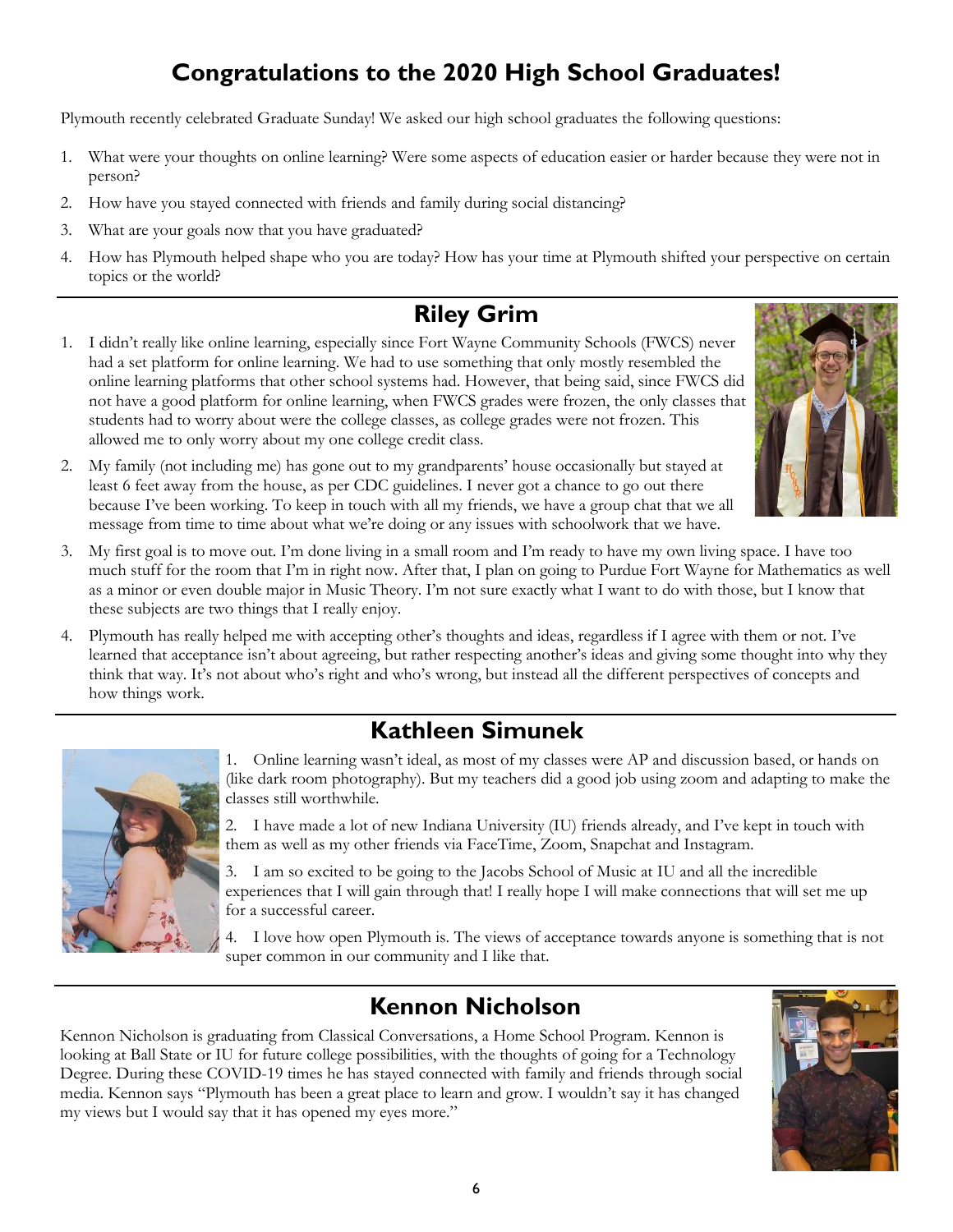#### **Congratulations to the 2020 College Graduates!**

#### **Emma Walker**

Emma Walker graduated from the University of Saint Francis with a Bachelors degree in Social Work. She graduated with high honors and as a member of Phi Alpha Honors Society for Social Workers. She also received the distinguished Social Justice Award which is given to one senior every year who fights for the rights of those who are oppressed, marginalized, and gives a voice to those who otherwise would often go unheard. Emma is beginning her career as a social worker helping advocate for those who have been impacted by sexual assault, and domestic violence.





#### **Elena Dupen**

Elena Dupen is graduating with a Bachelors of Science in Botany and a minor in Education from Oregon State University. She is currently involved in a small scale Willamette prairie restoration in Corvallis, OR, and looking for jobs in environmental education and ecological restoration. She hopes to apply to graduate school in a couple years once she narrows down a field of interest. While at OSU, Elena was involved in treble choir for all four years and ballroom dancing for three. She was the vice president of the undergraduate Botany Department for one year, and the co-president for another year. She received a leadership cord from the College of Agricultural Sciences and is a member of the Phi Beta Kappa Honor Society. She also studied abroad in Edinburgh last fall.

Elena would like to mention her education was also partially funded by the Richard Nelson Kent Memorial Fund through Plymouth Church. "I am tremendously grateful for that fund and the people behind it."

#### **Camp Plymouth**

Camp Plymouth is underway! In our first week, Explorer Week, we played with a tinfoil river in our backyards, practiced our observational skills on walks and hikes, and gathered on Friday for a Zoom scavenger hunt. All week long, kids had access to videos of stories and activities created by Plymouth's youth and adults.

Camp Plymouth is 8 weeks of free online activities for kids in preschool-5th grade. We want to get this resource out to any families who could use this support. Families are welcome to participate in any way that is useful to them — this might mean attending some weeks or picking and choosing the activities they would enjoy. If you or a family you know would like to participate, please contact Katie Watson (email below).

A big part of this camp effort is helping our kids and families remember they are not alone through this time of separation. Volunteers are needed to record short video lessons—to share a skill, show a magic trick, demonstrate a science project, or read a story. If you are interested in serving our camp, please contact Katie (email below).

Finally, Camp Plymouth needs counselors—middle and high school aged youth ready to help come up with activities for the younger kids and to share their activities online. We meet on Zoom, Tuesdays at 7pm, to plan the upcoming week. Contact Katie at [kjwatson4@gmail.com](mailto:kjwatson4@gmail.com) or Kara at [kkjaurigue@gmail.com](mailto:kkjaurigue@gmail.com) if a youth in your home would like the Zoom links.